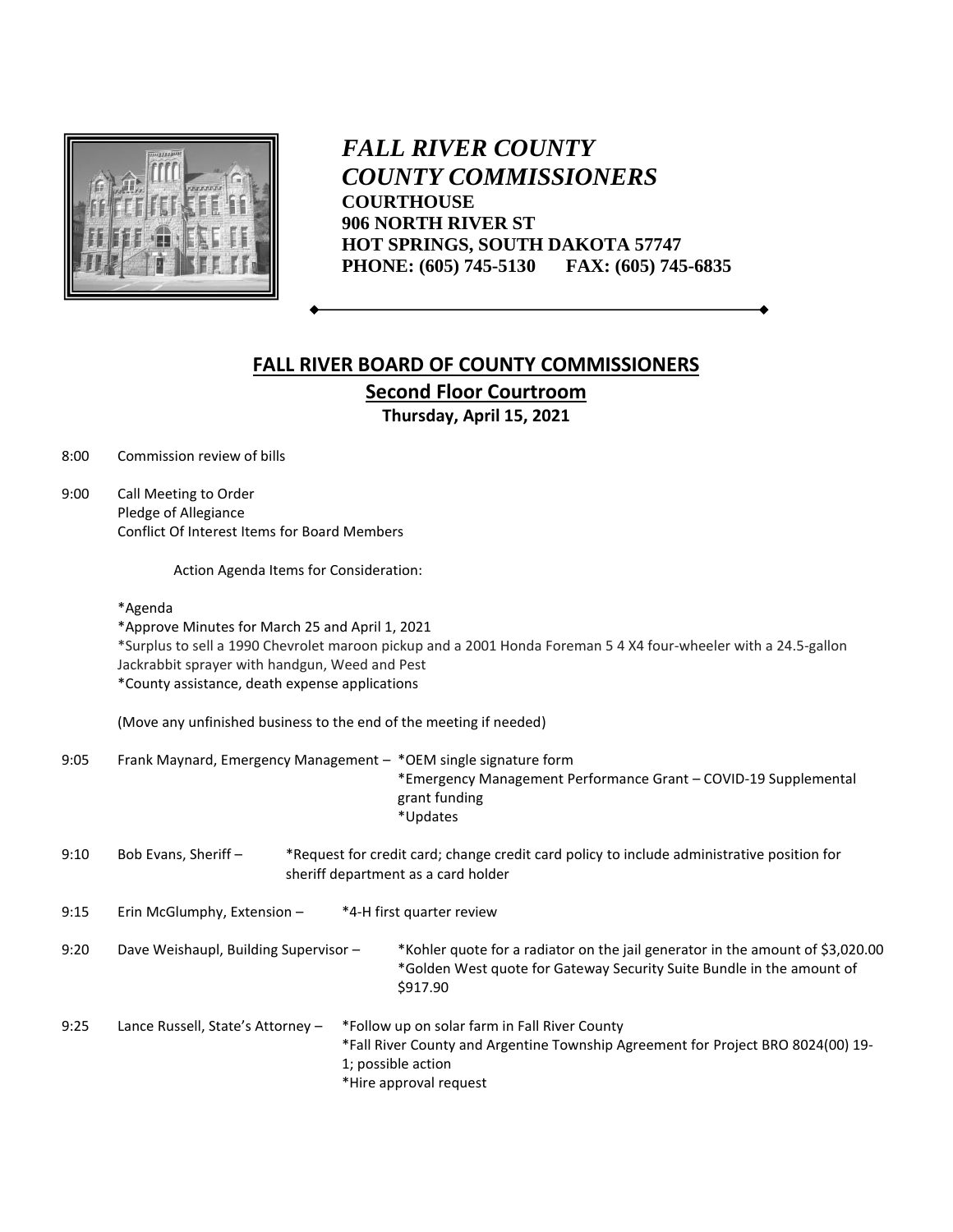| 9:30  | Sue Ganje, Auditor-                                                                                                                                                                                                                                                                                                                                                                                                                                                                                                                                                                                                                                                                                                                                                                                                                                                   | *Lien update<br>*2020 annual report review | *2018 - 2019 DLA discrepancies                                                                                                                                                                                                                                                  |  |  |
|-------|-----------------------------------------------------------------------------------------------------------------------------------------------------------------------------------------------------------------------------------------------------------------------------------------------------------------------------------------------------------------------------------------------------------------------------------------------------------------------------------------------------------------------------------------------------------------------------------------------------------------------------------------------------------------------------------------------------------------------------------------------------------------------------------------------------------------------------------------------------------------------|--------------------------------------------|---------------------------------------------------------------------------------------------------------------------------------------------------------------------------------------------------------------------------------------------------------------------------------|--|--|
| 9:35  | Randy Seiler, Highway Superintendent -                                                                                                                                                                                                                                                                                                                                                                                                                                                                                                                                                                                                                                                                                                                                                                                                                                |                                            | *Hire approval, Tyson Tuma, \$17.05 per hour, effective May 3, 2021, as per<br>union contract<br>*Fuel Transfers<br>*Application for Road Approach Permit<br>*Bituminous Paving quote for the road project for the Town of Oelrichs in<br>the amount of \$99,250.00<br>*Updates |  |  |
| 9:50  | Approve bills & break                                                                                                                                                                                                                                                                                                                                                                                                                                                                                                                                                                                                                                                                                                                                                                                                                                                 |                                            |                                                                                                                                                                                                                                                                                 |  |  |
| 9:55  | Public comment                                                                                                                                                                                                                                                                                                                                                                                                                                                                                                                                                                                                                                                                                                                                                                                                                                                        |                                            |                                                                                                                                                                                                                                                                                 |  |  |
| 10:00 | Julie Frye-Mueller, South Dakota State Senator -<br>*Discussion on taxes                                                                                                                                                                                                                                                                                                                                                                                                                                                                                                                                                                                                                                                                                                                                                                                              |                                            |                                                                                                                                                                                                                                                                                 |  |  |
| 10:30 | Susie Hayes, Director of Equalization -                                                                                                                                                                                                                                                                                                                                                                                                                                                                                                                                                                                                                                                                                                                                                                                                                               |                                            | *Ag status and Ag soil projects update<br>*Additional temporary staff hires; possible action                                                                                                                                                                                    |  |  |
| 10:45 | Executive Session as per SDCL 1-25-2 (1) personnel;<br>Executive Session as per SDCL 1-25-2 (3), legal<br>Adjourn<br><b>Break</b>                                                                                                                                                                                                                                                                                                                                                                                                                                                                                                                                                                                                                                                                                                                                     |                                            |                                                                                                                                                                                                                                                                                 |  |  |
| 11:00 | Reconvene as the Consolidated Board of Equalization and call the meeting to order<br>*Pledge of Allegiance<br>*Review of Responsibilities, as detailed by Dept of Revenue; Review Information Packet - any questions or discussions on<br>Methodologies<br>*Oath of Office - give to Auditor<br>*Review Assessment Books for entire county - Discuss and vote on any changes needed<br>*Review and approve minutes from Local Boards<br>*Review annual tax-exempt properties list<br>*Review and approve New 2021 Applications for tax exempt properties<br>*Review and approve owner occupied changes reported by March 15 deadline<br>*Direct the Director of Equalization to apply value changes for all elderly/disabled freeze approved applications<br>*Direct the Director of Equalization to apply value changes for all veteran exempt approved applications |                                            |                                                                                                                                                                                                                                                                                 |  |  |
| 11:20 | *Review and approve stipulation changes                                                                                                                                                                                                                                                                                                                                                                                                                                                                                                                                                                                                                                                                                                                                                                                                                               |                                            |                                                                                                                                                                                                                                                                                 |  |  |
| 11:30 | *Review and approve any add ons                                                                                                                                                                                                                                                                                                                                                                                                                                                                                                                                                                                                                                                                                                                                                                                                                                       |                                            |                                                                                                                                                                                                                                                                                 |  |  |
| 11:35 | Wally & Donna Cachro - Hot Springs Urban                                                                                                                                                                                                                                                                                                                                                                                                                                                                                                                                                                                                                                                                                                                                                                                                                              |                                            |                                                                                                                                                                                                                                                                                 |  |  |
| 11:40 | Randy Luallin - Hot Springs Rural                                                                                                                                                                                                                                                                                                                                                                                                                                                                                                                                                                                                                                                                                                                                                                                                                                     |                                            |                                                                                                                                                                                                                                                                                 |  |  |
| 11:50 | Donald R. Wehrly (via phone) - Hot Springs Rural                                                                                                                                                                                                                                                                                                                                                                                                                                                                                                                                                                                                                                                                                                                                                                                                                      |                                            |                                                                                                                                                                                                                                                                                 |  |  |